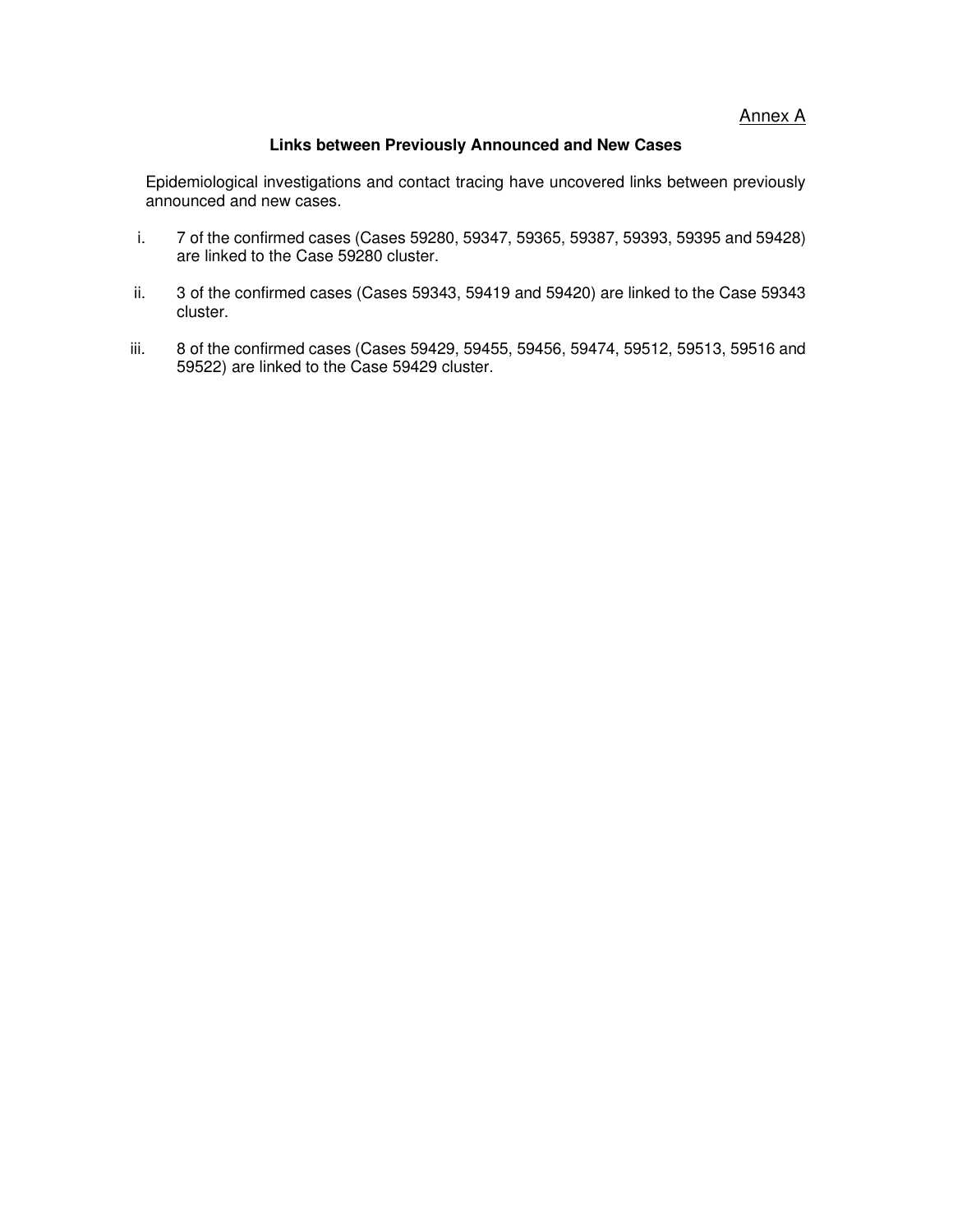# **Summary of Cases in the Community**

|         | ō<br>Numb<br>Case | nation<br>Confir<br>$\overline{\sigma}$<br>Date | date<br>Onset | $\widehat{\boldsymbol{\omega}}$<br>(year:<br>Age | -<br>Gender | nalii<br>$\circ$<br><b>Nati</b> | Φ<br><b>S</b><br>$\overline{8}$<br>$\mathbf{E}$ | cases)<br><b>Tsited</b><br>ō<br>ဠဳ<br>€<br>ပ<br>iati<br>o<br>$\boldsymbol{\omega}$<br><u>ō</u><br><b>Places</b><br>$\mathbf{S}$<br>3<br>ÚΩ<br>$\mathbf{a}$<br>₽<br>Φ<br>n<br>Key<br>ω<br>$\ddot{\mathbf{5}}$<br><b>GB</b><br>$\ddot{a}$ | nks | ster<br>ပ |
|---------|-------------------|-------------------------------------------------|---------------|--------------------------------------------------|-------------|---------------------------------|-------------------------------------------------|-----------------------------------------------------------------------------------------------------------------------------------------------------------------------------------------------------------------------------------------|-----|-----------|
| $\star$ | 60023             | 6 Feb                                           | Asymptomatic  | 43                                               | M           | SC                              | Local unlinked                                  |                                                                                                                                                                                                                                         |     |           |

Case marked (\*) was detected as a result of our proactive screening and surveillance.

Annex B1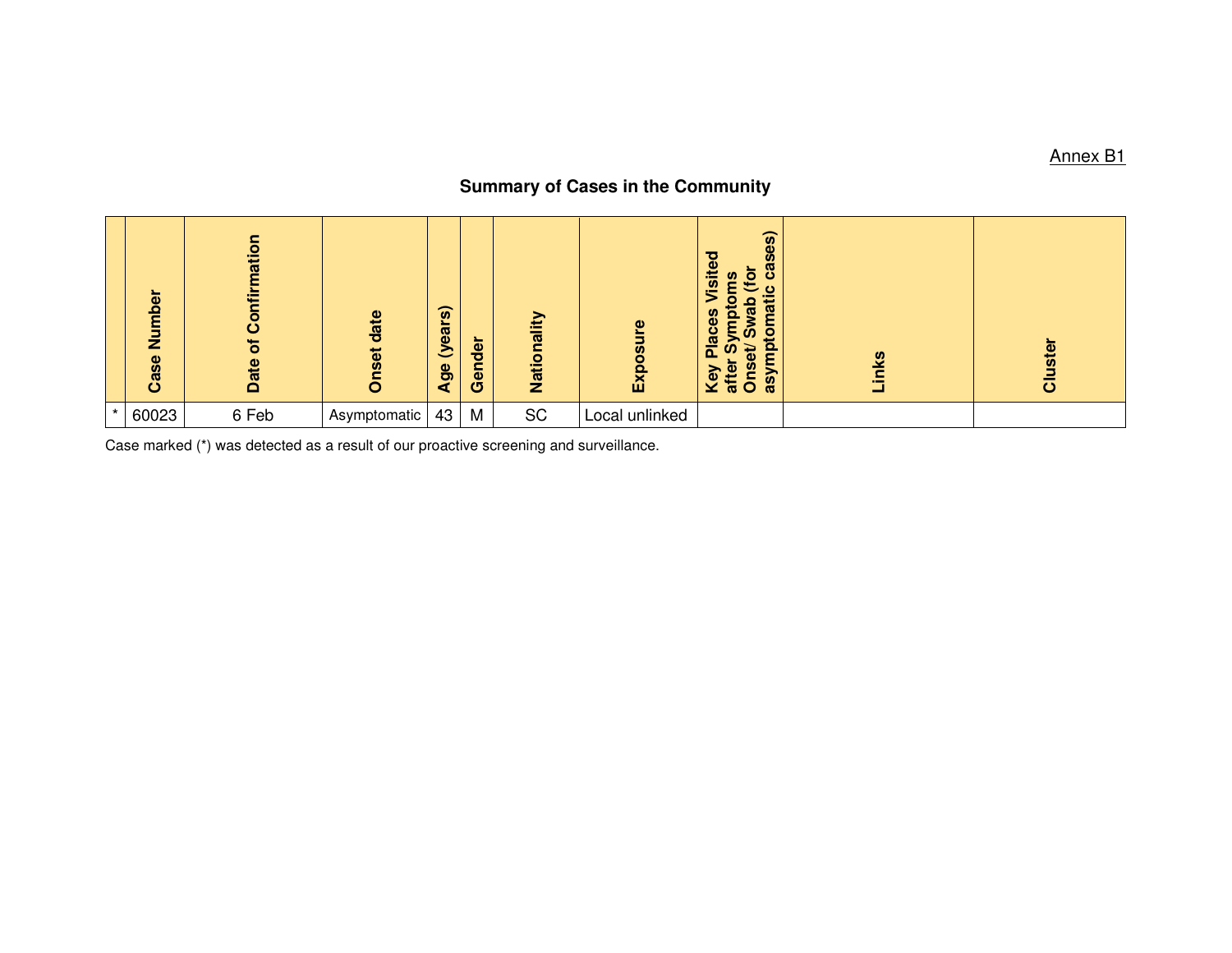## Annex B2

### **Summary of Imported Cases**

|             | Case Number | Confirmation<br>ð<br>Date | <b>Onset date</b> | Age (years) | Gender       | Nationality                             | <b>Travel History</b> | Exposure | Links                 | Cluster |
|-------------|-------------|---------------------------|-------------------|-------------|--------------|-----------------------------------------|-----------------------|----------|-----------------------|---------|
|             | 60024       | 5 Feb                     | Asymptomatic      | 31          | F            | India<br>(Dependant's Pass holder)      | <b>UAE</b>            | Imported |                       |         |
|             | 60025       | 5 Feb                     | Asymptomatic      | 31          | $\mathsf{F}$ | Myanmar<br>(Work Permit holder)         | Myanmar               | Imported |                       |         |
|             | 60026       | 5 Feb                     | Asymptomatic      | 31          | F            | Myanmar<br>(Work Permit holder)         | Myanmar               | Imported |                       |         |
| $\thicksim$ | 60027       | 6 Feb                     | Asymptomatic      | 35          | $\mathsf{F}$ | Myanmar<br>(Work Permit holder)         | Myanmar               | Imported |                       |         |
|             | 60028       | 6 Feb                     | Asymptomatic      | 26          | $\mathsf{F}$ | Myanmar<br>(Work Permit holder)         | Myanmar               | Imported |                       |         |
|             | 60030       | 6 Feb                     | Asymptomatic      | 27          | F            | Myanmar<br>(Work Permit holder)         | Myanmar               | Imported |                       |         |
| $\tilde{}$  | 60031       | 6 Feb                     | Asymptomatic      | 36          | F            | <b>PR</b>                               | India                 | Imported |                       |         |
|             | 60032       | 6 Feb                     | Asymptomatic      | 22          | M            | India<br>(Short-Term Visit Pass holder) | India                 | Imported |                       |         |
|             | 60035       | 6 Feb                     | Asymptomatic      | 31          | $\mathsf{F}$ | India<br>(Dependant's Pass holder)      | India                 | Imported |                       |         |
| $\tilde{}$  | 60036       | 6 Feb                     | Asymptomatic      | 23          | F            | Indonesia<br>(Work Permit holder)       | Indonesia             | Imported | Contact of Case 59976 |         |
|             | 60037       | 6 Feb                     | 4 Feb             | 58          | M            | <b>SC</b>                               | Canada, UAE           | Imported | Contact of Case 59988 |         |
|             | 60038       | 6 Feb                     | 3 Feb             | 30          | F            | South Africa                            | <b>UAE</b>            | Imported |                       |         |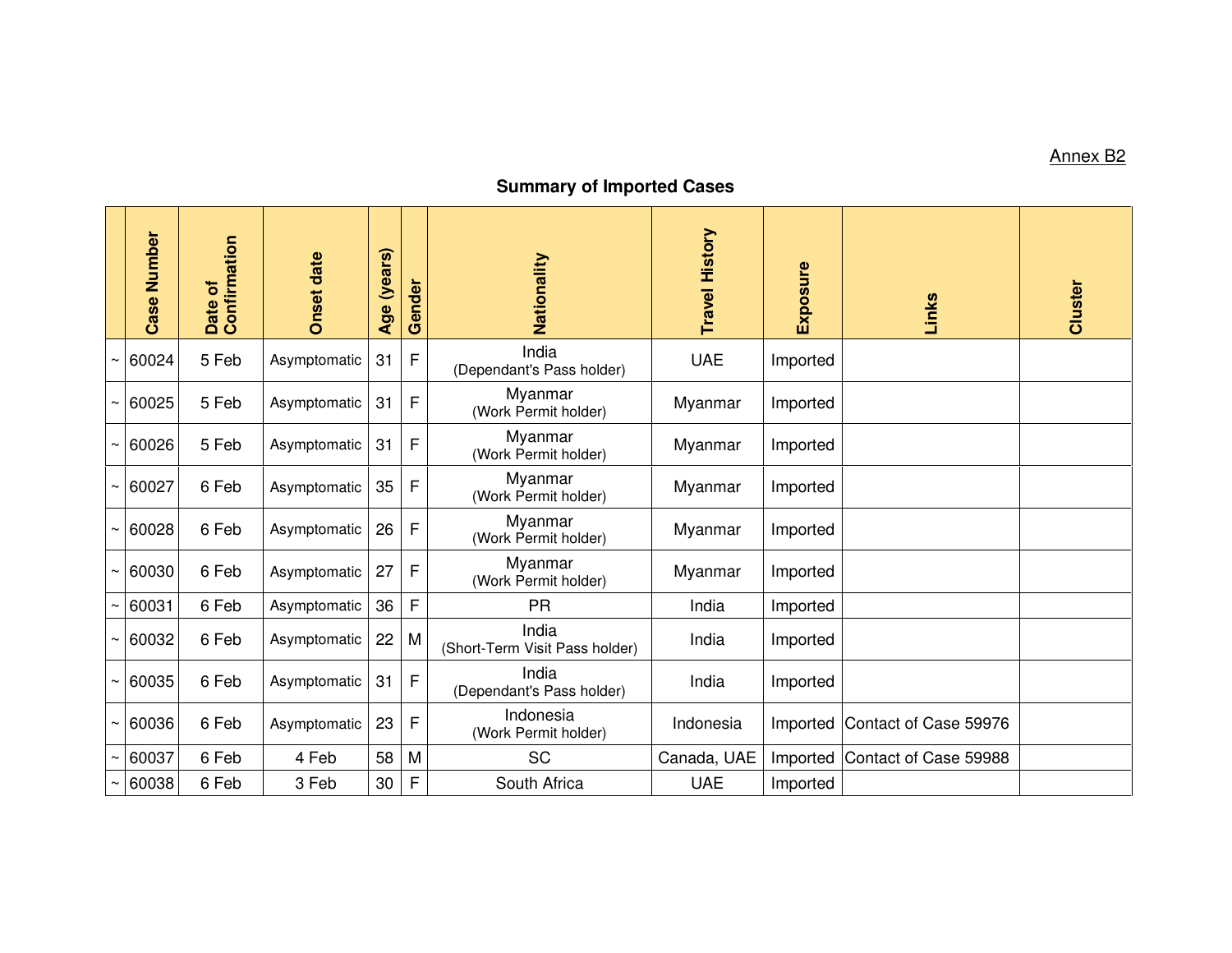|             | <b>Case Number</b> | Date of<br>Confirmation | <b>Onset date</b> | Age (years) | Gender       | Nationality                            | <b>Travel History</b> | Exposure | Links                 | Cluster |
|-------------|--------------------|-------------------------|-------------------|-------------|--------------|----------------------------------------|-----------------------|----------|-----------------------|---------|
|             |                    |                         |                   |             |              | (Work Pass holder)                     |                       |          |                       |         |
| $\thicksim$ | 60039              | 6 Feb                   | Asymptomatic      | 25          | M            | Bangladesh<br>(Work Permit holder)     | Bangladesh            | Imported |                       |         |
|             | 60040              | 6 Feb                   | Asymptomatic      | 43          | M            | India<br>(Work Pass holder)            | <b>UAE</b>            | Imported |                       |         |
|             | 60041              | 6 Feb                   | 25 Jan            | 40          | F            | <b>SC</b>                              | Ethiopia              | Imported |                       |         |
| ∼           | 60042              | 6 Feb                   | Asymptomatic      | 31          | F            | UK<br>(Work Pass holder)               | <b>UAE</b>            | Imported |                       |         |
|             | 60043              | 6 Feb                   | Asymptomatic      | 31          | $\mathsf{F}$ | Philippines<br>(Work Permit holder)    | Philippines           | Imported |                       |         |
|             | 60044              | 6 Feb                   | Asymptomatic      | 33          | $\mathsf{F}$ | Spain<br>(Work Pass holder)            | Spain                 | Imported | Contact of Case 60049 |         |
| $\thicksim$ | 60045              | 6 Feb                   | Asymptomatic      | 51          | F            | <b>US</b><br>(Dependant's Pass holder) | US                    | Imported |                       |         |
|             | 60046              | 7 Feb                   | Asymptomatic      | 31          | M            | India<br>(Work Pass holder)            | <b>UAE</b>            | Imported |                       |         |
|             | 60047              | 7 Feb                   | Asymptomatic      | 33          | $\mathsf{F}$ | India<br>(Dependant's Pass holder)     | India                 | Imported |                       |         |
|             | 60048              | 7 Feb                   | Asymptomatic      | 16          | F            | <b>UK</b><br>(Dependant's Pass holder) | <b>UAE</b>            | Imported |                       |         |
|             | 60049              | 6 Feb                   | Asymptomatic      | 29          | M            | Spain<br>(Dependant's Pass holder)     | Spain                 | Imported | Contact of Case 60044 |         |

Cases marked (~) had already been placed on Stay-Home Notice upon arrival in Singapore.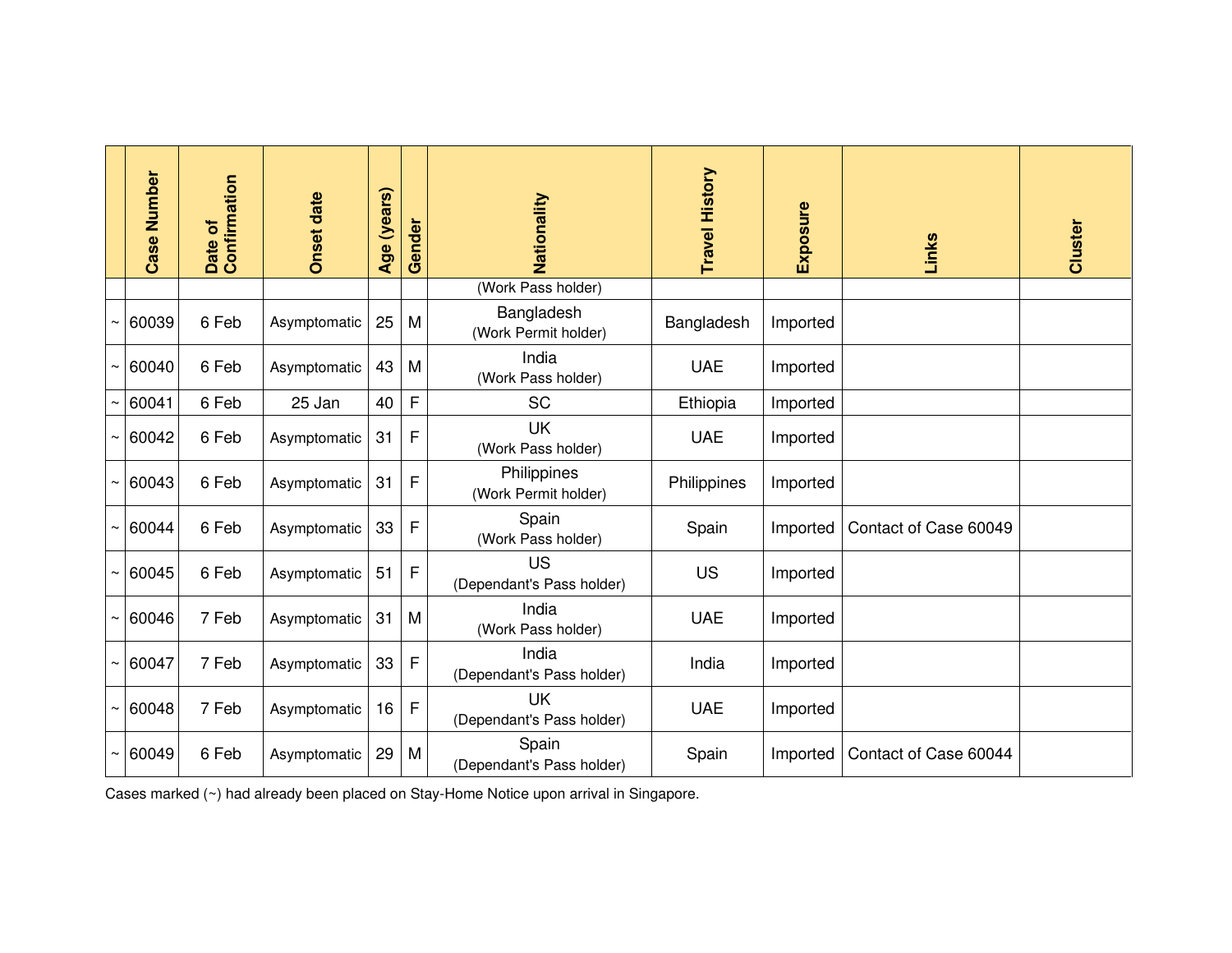# **Public Places Visited by Cases in the Community during Infectious Period<sup>1</sup>**

| <b>Time</b><br><b>Date</b> |                | <b>Location (Address)</b>                                                    |  |  |  |  |
|----------------------------|----------------|------------------------------------------------------------------------------|--|--|--|--|
| 24 Jan<br>0800h to 1800h   |                | Broadway (848 Yishun Street 81)                                              |  |  |  |  |
| 24 Jan                     | 1220h to 1305h | Changi Airport Terminal 1 (80 Airport Boulevard)<br><b>Orchis Food Court</b> |  |  |  |  |
| 24 Jan                     | 1450h to 1530h | Sun Plaza (30 Sembawang Drive)                                               |  |  |  |  |
| 25 Jan                     | 0800h to 1800h | Broadway (848 Yishun Street 81)                                              |  |  |  |  |
| 25 Jan                     | 1255h to 1400h | China Square Food Centre (51 Telok Ayer Street)                              |  |  |  |  |
| 25 Jan                     | 1625h to 1720h | Changi Airport Terminal 3 (65 Airport Boulevard)<br>Kopitiam                 |  |  |  |  |
| 26 Jan                     | 0800h to 1800h | Broadway (848 Yishun Street 81)                                              |  |  |  |  |
| 27 Jan                     | 0800h to 1800h | Broadway (848 Yishun Street 81)                                              |  |  |  |  |
| 27 Jan                     | 0900h to 0930h | Changi Airport Terminal 1 (80 Airport Boulevard)<br><b>Orchis Food Court</b> |  |  |  |  |
| 27 Jan                     | 1810h to 1900h | Northpoint City (930 Yishun Avenue 2)                                        |  |  |  |  |
| 28 Jan                     | 1035h to 1225h | Changi Airport Terminal 1 (80 Airport Boulevard)<br>Orchis Food Court        |  |  |  |  |
| 28 Jan                     | 1730h to 1930h | National Service Resort & Country Club Changi (10 Changi<br>Coast Walk)      |  |  |  |  |
| 29 Jan                     | 1900h to 1930h | Northpoint City (930 Yishun Avenue 2)                                        |  |  |  |  |
| 30 Jan to<br>31 Jan        | 2200h to 0000h | Golden Village Yishun (51 Yishun Central 1)<br>Hall 1                        |  |  |  |  |
| 31 Jan                     | 1820h to 2035h | White Sands (1 Pasir Ris Central Street 3)                                   |  |  |  |  |
| 31 Jan                     | 1830h to 1900h | White Sands (1 Pasir Ris Central Street 3)<br>ValuDollar                     |  |  |  |  |
| 1 Feb                      | 1600h to 1700h | Jurong Point (1 Jurong West Central 2)                                       |  |  |  |  |
| 1 Feb                      | 1710h to 1815h | Sun Plaza (30 Sembawang Drive)<br>Pizza Hut                                  |  |  |  |  |

Those who had been identified as close contacts of confirmed cases would already have been notified by MOH.

As a precautionary measure, persons who had been at these locations during the specified timings should monitor their health closely for 14 days from their date of visit. They should see

<sup>1</sup> Excludes residence, workplaces, healthcare facilities and public transport. This list will be updated on a rolling 14-days basis, i.e. one incubation period, and as epidemiological investigations progress.